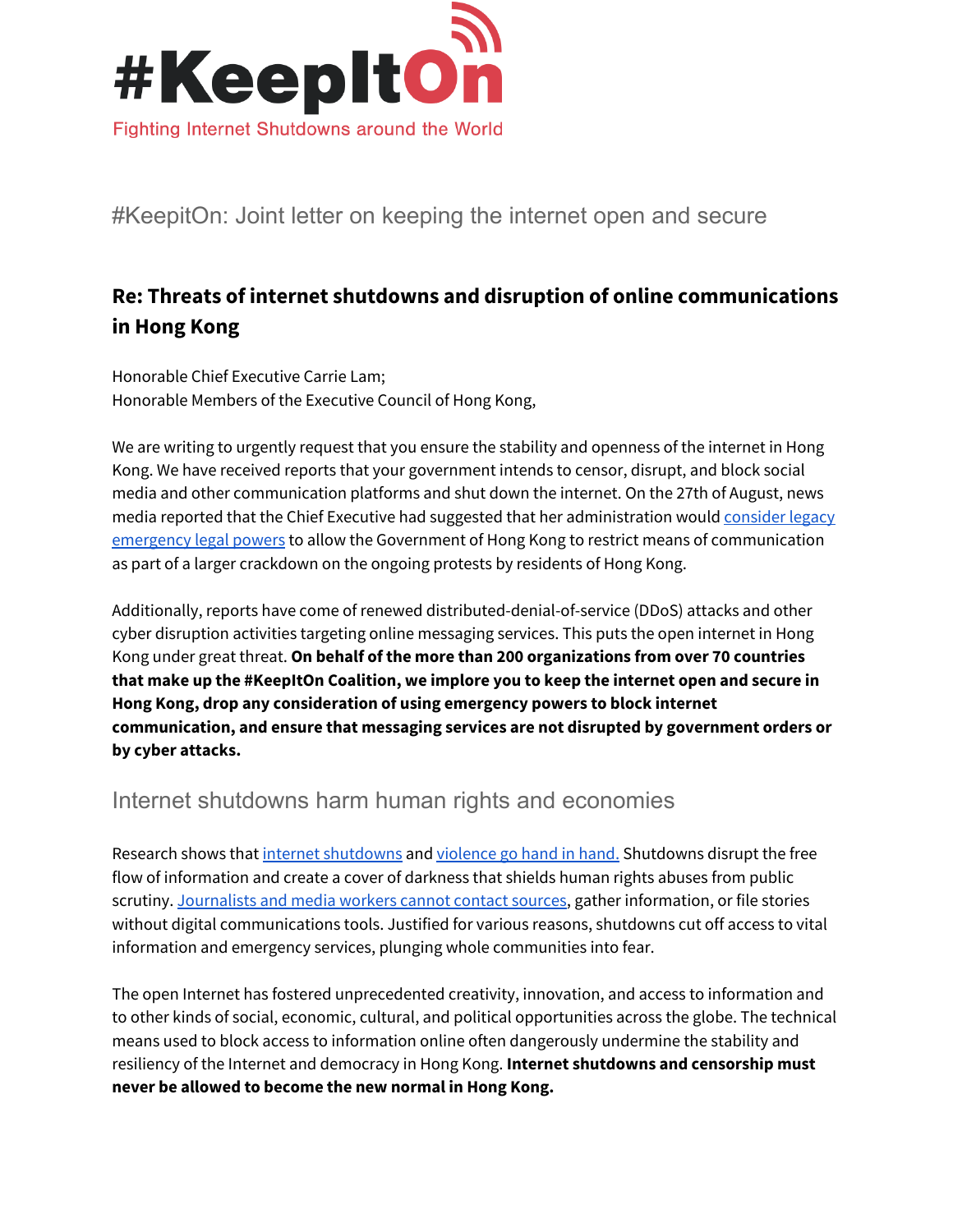We strongly urge the Hong Kong Executive Council to recognize the truth in the [statement](https://www.hkispa.org.hk/139-urgent-statement-of-hkispa-on-selective-blocking-of-internet-services.html) made by the Hong Kong Internet Service Providers [Association](https://www.hkispa.org.hk/139-urgent-statement-of-hkispa-on-selective-blocking-of-internet-services.html) on August 28, which notes that "any such restrictions, however slight originally, would start the end of the open Internet of Hong Kong, and would immediately and permanently deter international businesses from positing their businesses and investments in Hong Kong." Countries that impose internet shutdowns incur devastating economic costs. A 2016 study by the Brookings Institution, a prominent think tank, revealed that shutdowns drained \$2.4 billion from the global [economy](https://www.brookings.edu/wp-content/uploads/2016/10/intenet-shutdowns-v-3.pdf) between 2015 and 2016. **We estimate an internet shutdown could conservatively cost Hong Kong [\\$425,000,000](https://netblocks.org/cost/) per day in direct economic impact and will slow the realization of economic, social, and cultural rights broadly.**

It is also important to note that any attempt to somehow institute a "partial" disruption or shut down internet-based services and communications will also end up impacting all of the residents and visitors to the city, especially as several messaging services use cloud-based services and will be at risk of service disruption. An escalation in censorship and disruption of internet-based communication services in Hong Kong will have a ripple effect, impacting users elsewhere in the Asia Pacific region as well as those based globally who depend on access to data stored in Hong Kong and use internet services maintained by organizations based there.

A growing body of findings and resolutions holds that intentional disruptions to the internet violate international law. In July 2016, the United Nations Human Rights Council passed, by consensus, a resolution on freedom of expression and the internet with unambiguous language on internet shutdowns and other restrictions on freedom of expression online. Resolution A/HRC/RES/32/13: *condemns unequivocally measures to intentionally prevent or disrupt access to or dissemination of information online in violation of international human rights law and calls on all States to refrain from and cease such measures.*

## The Council sent a clear message that **the blocking and throttling of networks, applications, and services that facilitate human rights is unacceptable behavior**.

Experts from the United Nations, the Organisation for Security and Co-operation in Europe (OSCE), Organization of American States (OAS), and the African Commission on Human and Peoples' Rights (ACHPR), also issued a historic statement declaring that internet "kill [switches"](https://www.accessnow.org/blog/2015/05/04/internet-kill-switches-are-a-violation-of-human-rights-law-declare-major-un) can never be justified under [international](https://www.accessnow.org/blog/2015/05/04/internet-kill-switches-are-a-violation-of-human-rights-law-declare-major-un) human rights law, even in times of conflict.

The Hong Kong Government is obligated to uphold the rights guaranteed by the International Covenant on Civil and Political Rights, which is further embodied in Hong Kong law by the Bill of Rights. The UN Human Rights Committee, the official interpreter of the ICCPR emphasizes in its General Comment no. 34 that [restrictions](http://www2.ohchr.org/english/bodies/hrc/docs/GC34.pdf) on speech online must be strictly necessary and [proportionate](http://www2.ohchr.org/english/bodies/hrc/docs/GC34.pdf) to achieve a legitimate purpose. Shutdowns, by contrast, disproportionately impact all users, and unnecessarily restrict access to information and emergency services communications during crucial moments. **Shutdowns are neither necessary, nor effective, at achieving a legitimate aim, as they often spread confusion and encourage more people to join public demonstrations.**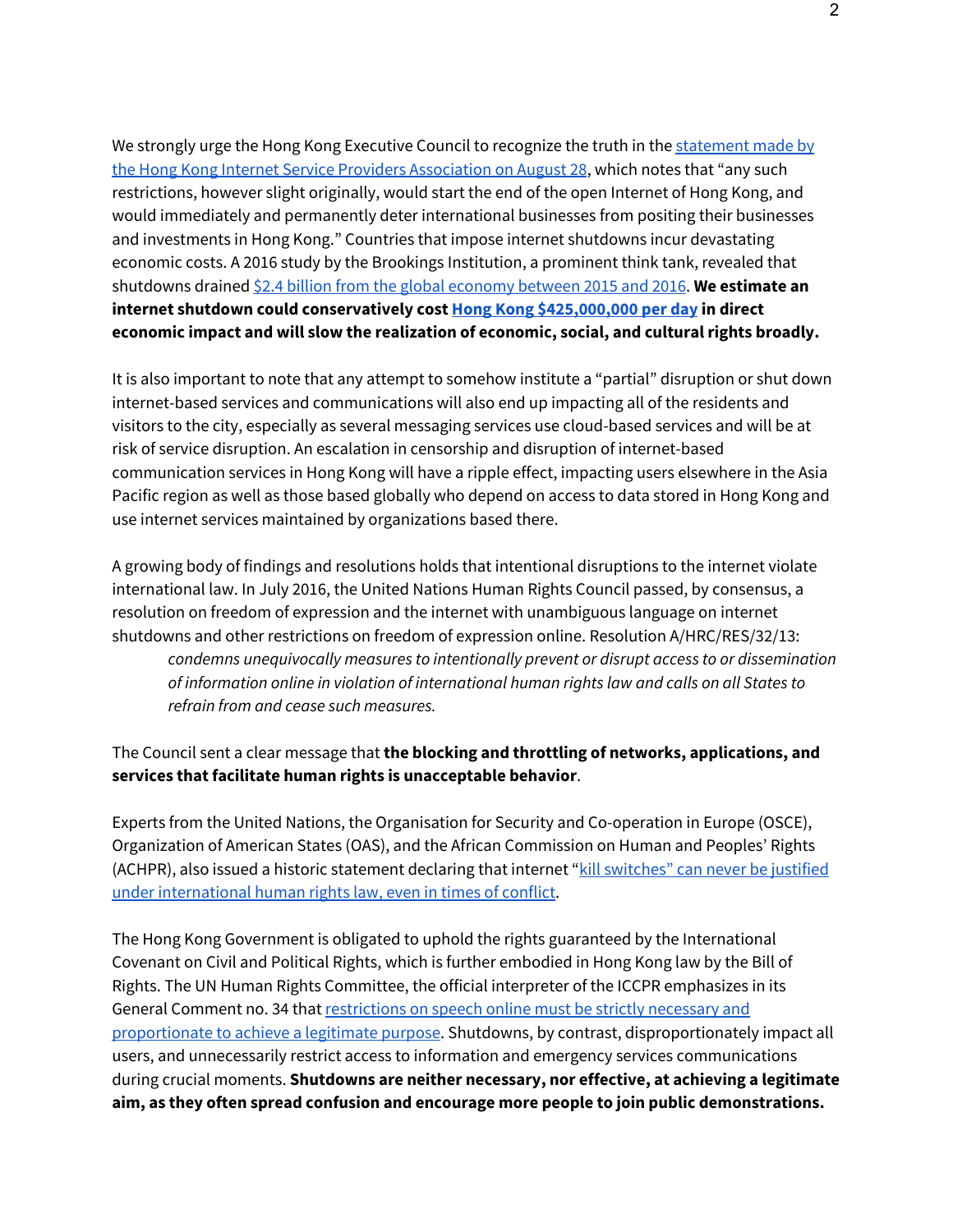Hong Kong government officials have been reported saying that the government would look into all laws "to stop violence and chaos," including the Emergency [Regulations](https://www.elegislation.gov.hk/hk/cap241) Ordinance, a 97-year-old law that grants the city's administration sweeping and disproportionate powers in emergency occasions, including controlling and suppressing communications and means of communication. We strongly caution that even if this legacy law - meant for "an occasion of emergency or public danger" - is unjustly invoked, the usage of such powers to order internet shutdowns or other large scale disruption of communication services would not towards the public interest under Hong Kong law nor would it be justified in any way under international human rights law.

## Government officials must act to protect a functioning, secure internet for users

The #KeepItOn coalition is gravely concerned by the increased harassment of users online and [targeted](https://www.bloomberg.com/news/articles/2019-09-02/hong-kong-protester-forum-says-some-ddos-attacks-came-from-china) cyber attacks of communications platforms. There have been numerous reports of targeted DDoS attacks [against](https://www.bloomberg.com/news/articles/2019-09-02/hong-kong-protester-forum-says-some-ddos-attacks-came-from-china) online forums and [messaging](https://www.bbc.com/news/business-48619804) platforms in Hong Kong. There have also been attempts by officials to force the identification of users outside of legal process channels, and this illegal action has [reportedly](https://www.reuters.com/article/us-hongkong-telegram-exclusive/exclusive-messaging-app-telegram-moves-to-protect-identity-of-hong-kong-protesters-idUSKCN1VK2NI) forced Telegram to undertake product changes in order to address these risks. Attempts to decrease the openness of the internet and increase its vulnerabilities in Hong Kong deeply harms human rights in our digital age, particularly the rights to free expression, access to information, privacy, and freedom of association.

The international human rights community has already expressed concerns regarding the possibility of violation of human rights in Hong Kong. In a recent press [briefing](https://www.ohchr.org/EN/NewsEvents/Pages/DisplayNews.aspx?NewsID=24888&LangID=E), the UN's Office for the High Commissioner for Human Rights called for protections of the rights of freedom of expression and urged the Hong Kong Government "to ensure that the right of those who are expressing their views peacefully are respected and protected."

Shutting down or restricting the internet and disrupting communications will not stop protests and the triggers behind them. They only [increase](https://time.com/5646005/inside-kashmir-communication-shutdown/) societal anxiety, and often hide human rights [violations,](https://www.accessnow.org/iamthesudanrevolution-theres-a-direct-link-between-internet-shutdowns-and-human-rights-violations-in-sudan/) creating greater difficulty for long-term stability and peaceful dialogue. Our record has shown an increase in governments' leveraging shutdowns to silence people and control information. We ask the Hong Kong Government not to join such actions that would fundamentally undermine democracy in the administrative region.

Accordingly, the undersigned respectfully request you — the Chief Executive and Executive Council of Hong — to use your public offices to:

- Refrain from considering the invocation of laws that would authorize the restriction or disruption of the internet and other means of communication;
- Ensure that the internet, including social media, remains open and secure;